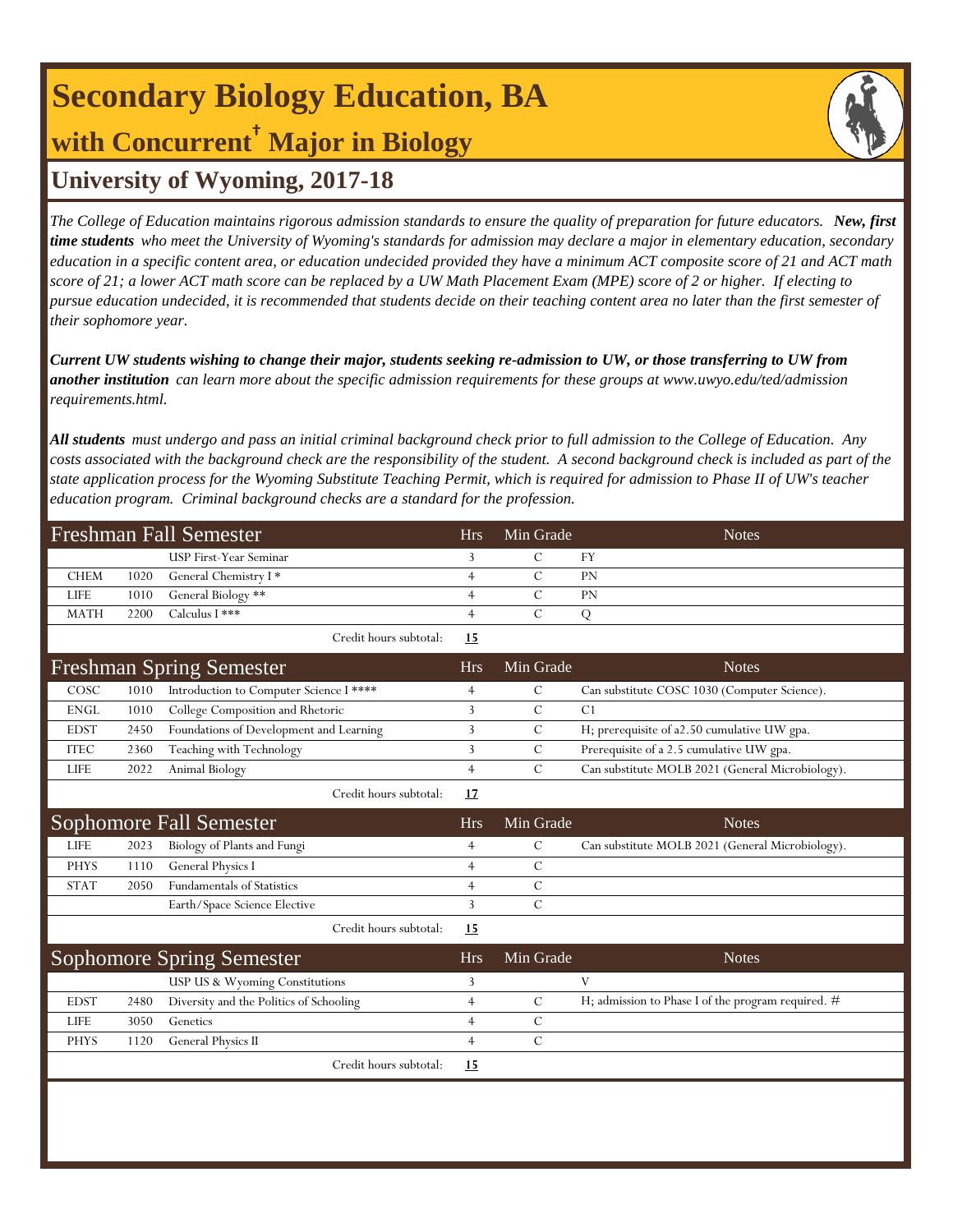# **Secondary Biology Education, BA**

## **with Concurrent† Major in Biology**



### **University of Wyoming, 2017-18**

|             |      | <b>Junior Fall Semester</b>                  | <b>Hrs</b>     | Min Grade      | <b>Notes</b>                                                              |
|-------------|------|----------------------------------------------|----------------|----------------|---------------------------------------------------------------------------|
| <b>CHEM</b> | 2300 | Introductory Organic Chemistry               | $\overline{4}$ | С              |                                                                           |
| <b>EDEX</b> | 2484 | Introduction to Special Education            | 3              | $\mathcal{C}$  | Admission to Phase I of the program required. #                           |
| <b>LIFE</b> | 3400 | General Ecology                              | 3              | $\overline{C}$ | Prerequisites: completion of LIFE 1010 and one of LIFE 2022,              |
|             |      | <b>Environmental Biology Elective</b>        | 3              | C              |                                                                           |
|             |      | <b>Upper Division Biology Elective *****</b> | 3              | $\mathcal{C}$  |                                                                           |
|             |      | Credit hours subtotal:                       | 16             |                |                                                                           |
|             |      | <b>Junior Spring Semester</b>                | <b>Hrs</b>     | Min Grade      | <b>Notes</b>                                                              |
| <b>EDST</b> | 3000 | Teacher as Practitioner                      | 6              | $\mathcal{C}$  | C2; admission to Phase II of the program required. $#$                    |
| <b>LIFE</b> | 3500 | <b>Evolutionary Biology</b>                  | 3              | $\overline{C}$ |                                                                           |
| <b>MOLB</b> | 3610 | Principles of Biochemistry                   | $\overline{4}$ | $\overline{C}$ |                                                                           |
|             |      | Credit hours subtotal:                       | <u>13</u>      |                |                                                                           |
|             |      | <b>Senior Fall Semester</b>                  | <b>Hrs</b>     | Min Grade      | <b>Notes</b>                                                              |
| <b>EDSE</b> | 3275 | Methods I: Secondary Science Education       | 3              | C              | Admission to Phase IIIa of the program required. #                        |
| <b>EDSE</b> | 4275 | Methods II: Secondary Science Education      | $\overline{4}$ | C              | C3; admission to Phase IIIa of the program required. $\#$                 |
| <b>EDST</b> | 3550 | <b>Educational Assessment</b>                | $\overline{2}$ | C              | Prerequisite of a 2.75 cumulative UW gpa.                                 |
| <b>LIFE</b> | 3600 | Cell Biology                                 | $\overline{4}$ | $\mathcal{C}$  |                                                                           |
|             |      | Upper Division Biology Elective *****        | 3              |                |                                                                           |
|             |      | Credit hours subtotal:                       | <u>16</u>      |                |                                                                           |
|             |      | <b>Senior Spring Semester</b>                | <b>Hrs</b>     | Min Grade      | <b>Notes</b>                                                              |
| <b>EDSE</b> | 4500 | Residency in Teaching                        | 15             | S              | Admission to Phase IIIb of the program required; offered S/U<br>only. $#$ |
|             |      | Credit hours subtotal:                       | <u>15</u>      |                |                                                                           |
|             |      | <b>TOTAL CREDIT HOURS:</b>                   | 122            |                |                                                                           |

This is a guide for course work in the major; actual course sequence may vary by student. Please refer to the online student degree evaluation, and consult with an academic advisor. • Not all courses are offered every semester and some electives may have prerequisites. Students should review the course descriptions in the *University Catalog* and consult with their academic advisor to plan accordingly.

#### **University of Wyoming requirements:**

Students must have a minimum cumulative GPA of 2.0 to graduate. • Students must complete 42 hours of upper division (3000-level or above) coursework, 30 of which must be from the University of Wyoming. • Courses must be taken for a letter grade unless offered only for S/U. • University Studies Program (USP) Human Culture (H) and Physical & Natural World (PN) courses must be taken outside of the major subject, but can be cross-listed with the major.

#### **College of Education requirements:**

This plan assumes student college readiness. Students should be able to start taking 1000-level courses the first semester of college. • All professional education courses must be completed with a grade of C or higher. Grades of C- or lower will not satisfy this requirement.